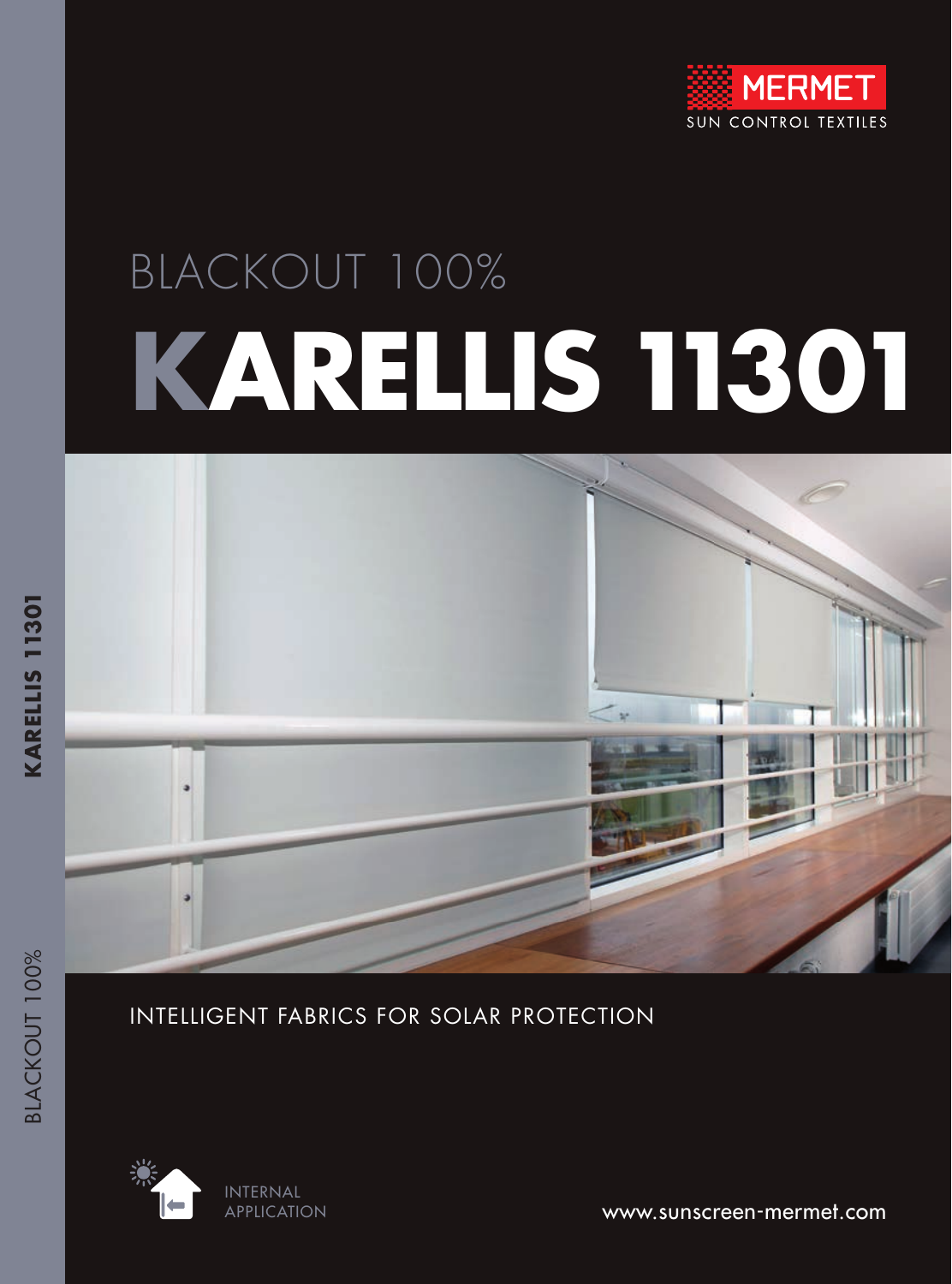#### THE FINE AND LIGHTWEIGHT LARGE-WIDTH BLACKOUT FABRIC

**100**% BLACKOUT

**300** CM LARGE WIDTH

#### **100% OF THE LIGHT AND UV RAYS BLOCKED** up to 100.000 Lux

**THERMAL COMFORT:** rejects up to 87% OF SOLAR RADIATION (gtot =  $0,13/$ ) glazing  $g = 0.32$  and  $U = 1.1 W/m^2K$ 

- **PVC-free coated polyester fabric**
- n With LIGHTWEIGHT AND FINE fabric, it fits perfectly into SMALL BLIND CASSETTES
- 6 colours available, identical on both sides for a harmonious facade effect viewed from the outside
- **DIMENSIONAL STABILITY, DURABILITY** (test of 10.000 cycles, class 3 NF EN 13120) MECHANICAL RESISTANCE: perfect flatness even in large dimensions
- Health/Safety: conforms to standard requirements for buildings open to the public

#### TECHNICAL DATA

| <b>KARELLIS 11301</b>                                          |                                                                                                                                                                                                                                                             |              |                                    |  |  |  |
|----------------------------------------------------------------|-------------------------------------------------------------------------------------------------------------------------------------------------------------------------------------------------------------------------------------------------------------|--------------|------------------------------------|--|--|--|
| Composition                                                    | PVC-free coated polyester fabric                                                                                                                                                                                                                            |              |                                    |  |  |  |
| Fire, smoke classification<br>and other official test reports* | M1 (F) - NFP 92 503, NFP 92 504 and NFP 92 505<br><b>CLASE 1 (SP) - EN 13773</b><br><b>B1</b> (DE) - DIN 4102-1<br><b>F3</b> (F) - NF F 16-101<br>HHV: 20,4 MJ/kg (6,12 to 7,14 MJ/m <sup>2</sup> )<br><b>BS</b> (GB) - 5867<br><b>IMO</b> - MED 2014/90/EU |              |                                    |  |  |  |
| Health, safety                                                 | Greenguard® GOLD: Guarantee of indoor air quality (VOC)                                                                                                                                                                                                     |              |                                    |  |  |  |
| Opacity ""                                                     | 100% up to 100.000 lux (depending on colours)                                                                                                                                                                                                               |              |                                    |  |  |  |
| UV screen                                                      | 100%                                                                                                                                                                                                                                                        |              |                                    |  |  |  |
| Width                                                          | 300 cm                                                                                                                                                                                                                                                      |              |                                    |  |  |  |
| Weight/ $m2$                                                   | 290 g ± 10% (colour 606) / 330 g ± 10% (colours 600,623,618,609,608) - ISO 2286 - 2                                                                                                                                                                         |              |                                    |  |  |  |
| <b>Thickness</b>                                               | $0.35$ mm $\pm$ 10% - ISO 2286 - 3                                                                                                                                                                                                                          |              |                                    |  |  |  |
| <b>Colour Fasteness to light</b> (scale of 8)                  | 6/8 - ISO 105 B02 (white not graded)                                                                                                                                                                                                                        |              |                                    |  |  |  |
| <b>Mechanical resistance</b>                                   | <b>Breaking</b>                                                                                                                                                                                                                                             | <b>Tear</b>  | <b>Folding</b>                     |  |  |  |
| Warp                                                           | $> 150$ daN/5 cm                                                                                                                                                                                                                                            | $\geq 9$ daN | $\geq$ 140 daN/5 cm                |  |  |  |
| Weft                                                           | $> 70$ daN/5 cm                                                                                                                                                                                                                                             | $\geq$ 5 daN | $\geq 80 \text{ daN}/5 \text{ cm}$ |  |  |  |
|                                                                | <b>ISO 1421</b>                                                                                                                                                                                                                                             | EN 1875-3    | ISO 1421**                         |  |  |  |
| <b>Elongation</b> (warp and weft)                              | $< 20\%$ - ISO 1421                                                                                                                                                                                                                                         |              |                                    |  |  |  |
| Packaging                                                      | Rolls of 33 Im                                                                                                                                                                                                                                              |              |                                    |  |  |  |
| Making up                                                      | Advice note on request                                                                                                                                                                                                                                      |              |                                    |  |  |  |

This product's technical data are in conformity with this brochure as of the date of publication. MERMET SAS reserves the right to change the technical data; only those provided on the company's website www.sunscreen-mermet.com shall be deemed to be authentic. Where applicable, MERMET SAS also reserves the right to withdraw this product from sale should any of the technical properties or characteristics set out above prove to be inadequate or rendered impossible as a result of a change in regulations or in knowledge or understanding.<br>\* Reports available on request, please contact Mermet \*\* Internal procedure derived from ISO 1421 standard

\*\* Internal procedure derived from ISO 1421 standard<br>\* Reports available on request, please contact Mermet \*\* Internal procedure derived from ISO 1421 standard<br>\*\*\* Opacity: 100% at 100.000 lux (colours 606, 608, 609), 100%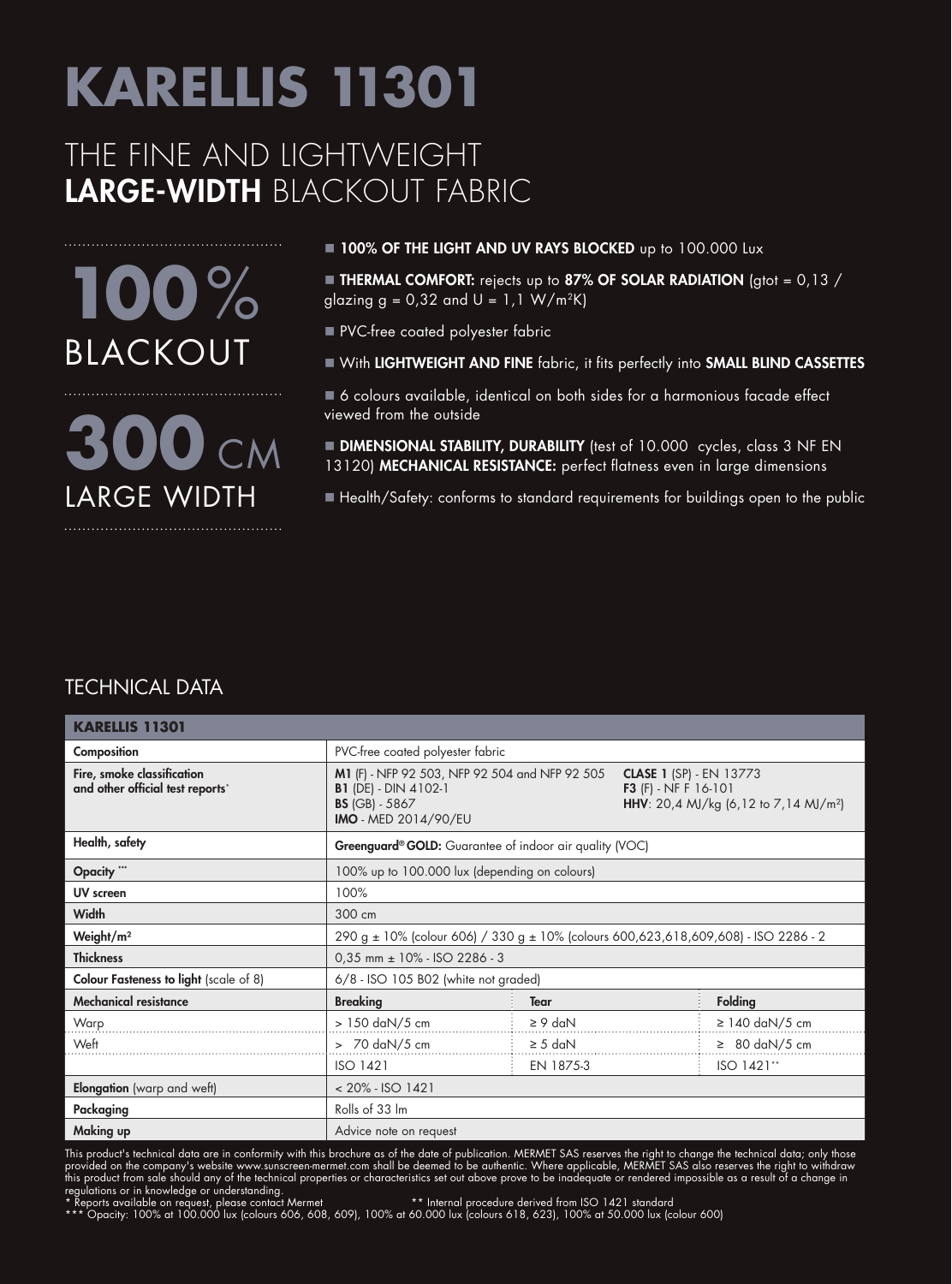

#### SERVICE **O**

- Calculation of solar factor gtot (glazing + blind)
- **n** Spectral values and thermal & optical factors available on request
- **n** Specification sheet
- A4 samples and prototypes
- **n** Training on fabrics functionality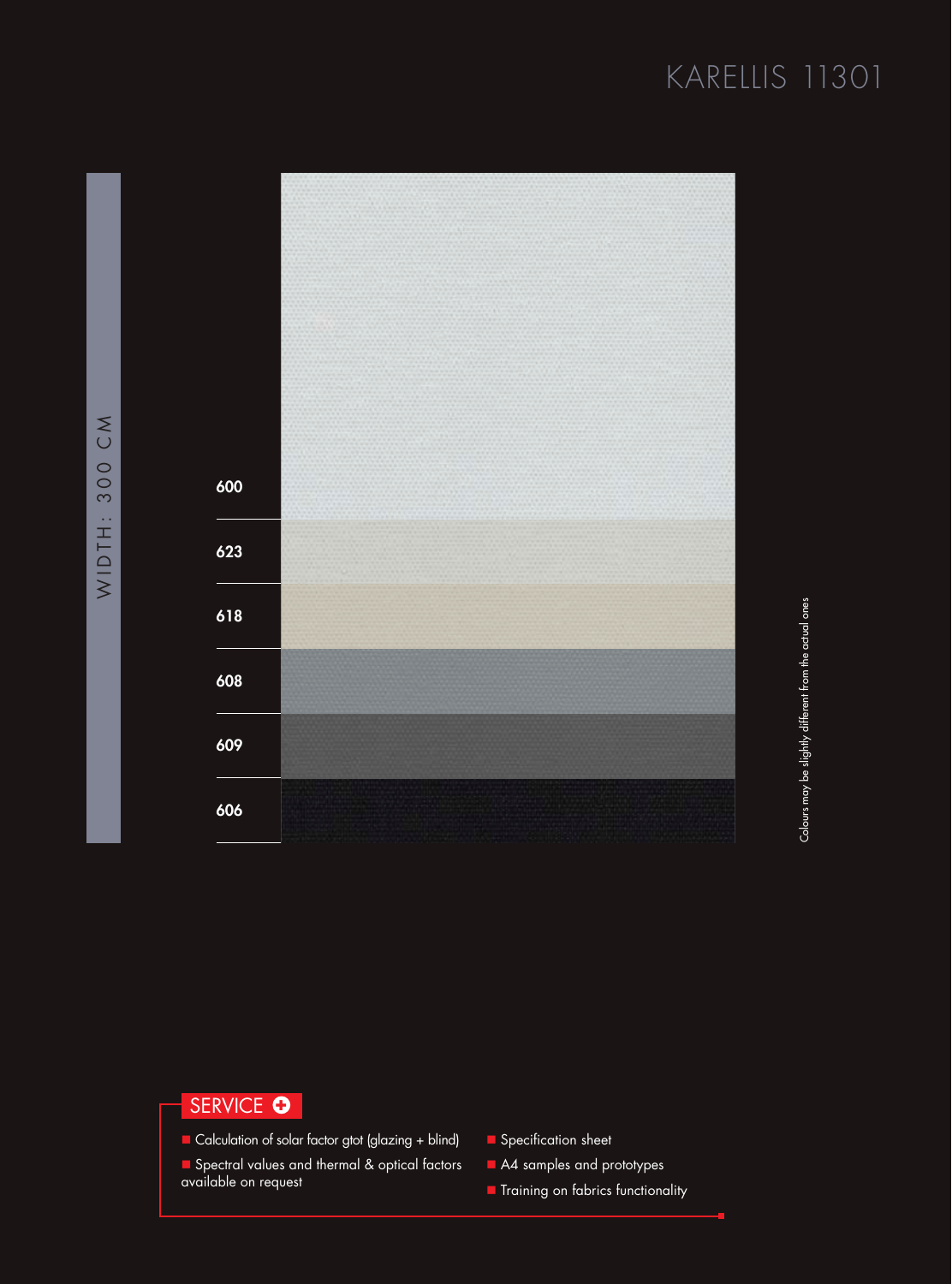

609

#### THERMAL AND OPTICAL FACTORS in the European standard EN 14501

| <b>KARELLIS 11301</b> | <b>Thermal factors</b> |           |    |                                        |                                      | <b>Optical factors</b> |
|-----------------------|------------------------|-----------|----|----------------------------------------|--------------------------------------|------------------------|
| <b>OF 0%</b>          | <b>Fabric</b>          |           |    | Fabric + Glazing / gtot internal blind |                                      |                        |
| <b>Colours</b>        | <b>T<sub>s</sub></b>   | <b>Rs</b> | As | $C:$ gv = 0,59                         | $D : gv = 0,32$                      | Tν                     |
| 600 White             | $\Omega$               | 64        | 36 | $0.28$ <b><math>\odot</math></b>       | $0.13$ $\bullet$                     | $\mathbf 0$            |
| 623 Sahel             | $\Omega$               | 56        | 44 | $0,32$ <b><math>\odot</math></b>       | $0,16$ <b><math>\odot</math></b>     | 0                      |
| 618 Mississippi       | $\Omega$               | 49        | 51 | $0,36$ $\bullet$                       | $0.19$ <b><math>\odot</math></b>     | 0                      |
| 608 Chartreux         | $\Omega$               | 24        | 76 | $0,46$ $\bullet$                       | $0.26$ <b><math>\odot</math></b>     | 0                      |
| 609 Loutre            | $\Omega$               | 15        | 85 | $0.51$ O                               | $0.28$ <b><math>\odot</math></b>     | 0                      |
| <b>606 Black</b>      | $\Omega$               | 5         | 95 | $0.55$ O                               | $0,31$ <sup><math>\odot</math></sup> | 0                      |

gv = 0,59: Solar factor of standard glazing (C), low-emission 4/16/4 double glazing filled with Argon (U value thermal transmittance = 1,2 W/m²K). gv = 0,32: Solar factor of standard glazing (D), reflecting low-emission 4/16/4 double glazing filled with Argon (U value thermal transmittance = 1,1 W/m²K).

Comfort classification according to EN 14501 standard: overy little effect o little effect a moderate effect a good effect overy good effect

Samples tested according to EN 14500 standard defining the measurements and calculation methods as specified in the standard EN 13363-2 "Solar protection devices combined with glazing calculation of solar and light transmittance - part 2: EN 13363-2 detailed method" and EN 410 "Glass in building - Determination of luminous and solar characteristics of glazing".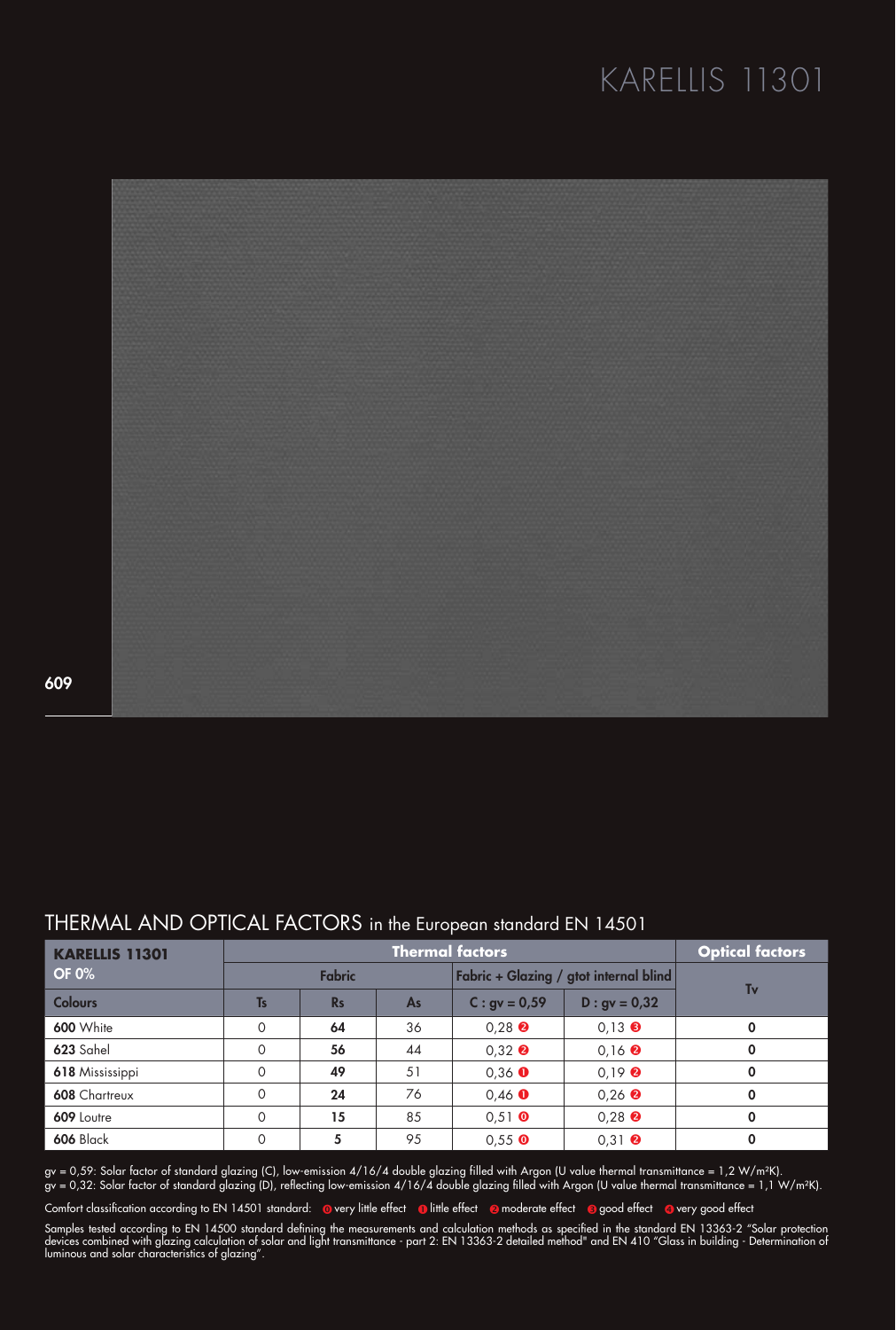

609